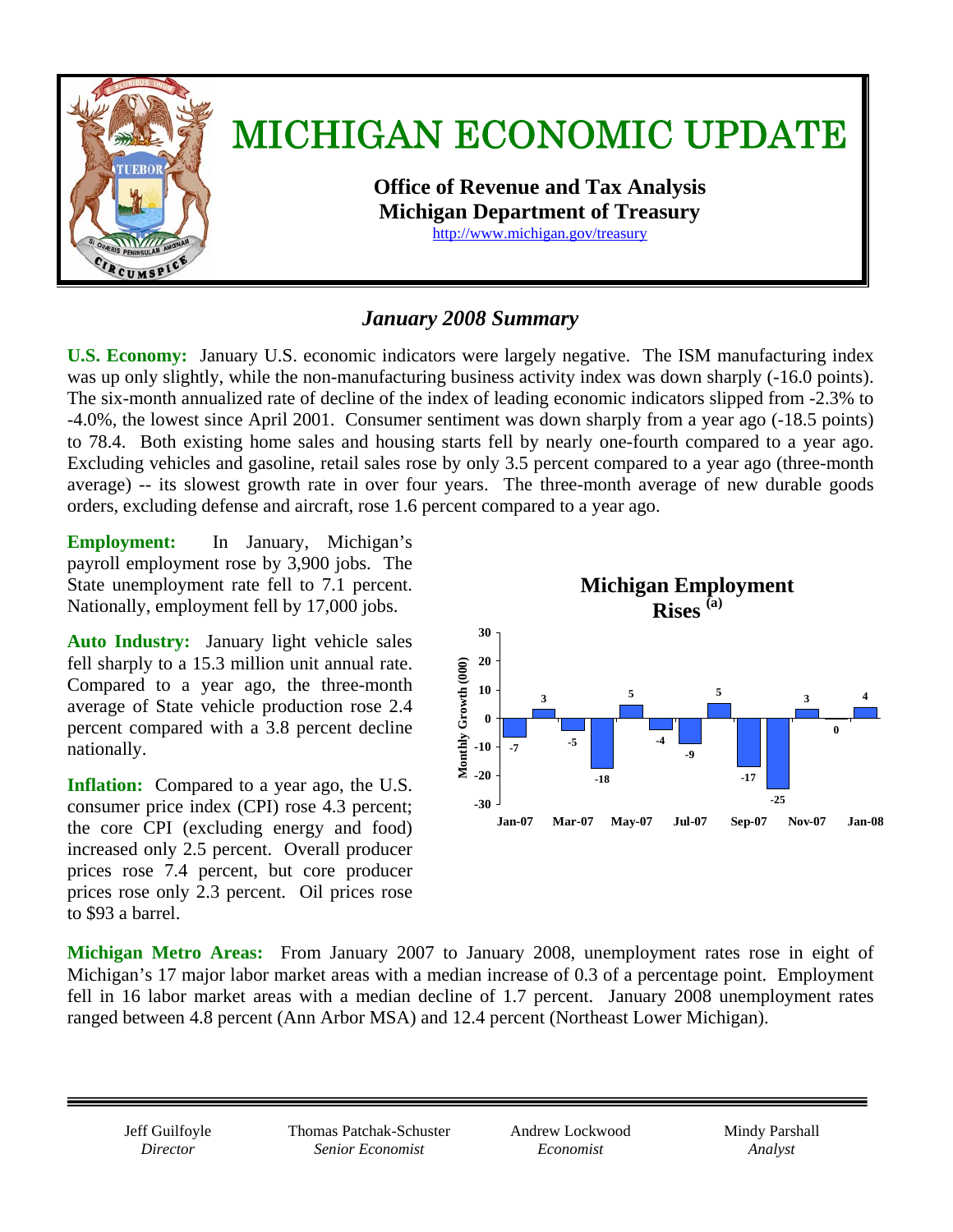### **Labor Market Statistics**

• Michigan's January monthly unemployment rate decreased 0.3 percentage points to 7.1 percent from last month while the current Michigan jobless rate is 0.1 percentage points above a year ago. The January U.S. unemployment rate decreased 0.1 percentage points to 4.9 percent and was 0.2 percentage points above a year ago. Monthly unemployment rates fluctuate due to statistical sampling errors and data revisions.



#### **Michigan and U.S. Monthly Unemployment Rates 2005 to 2008**

Source: Michigan Dept. of Labor and Economic Growth and Bureau of Labor Statistics, U.S. Dept. of Labor

- In January, the number of people employed in Michigan was 4,650,000, up 33,000 from last month, while the labor force increased by 14,000. The statewide total number of unemployed decreased by 18,000 to 353,000.
- United States household employment totaled 146.2 million persons in January, up 37,000 from December. The labor force fell by 42,000 from last month, which meant that there were 79,000 less unemployed people nationally, compared to December.

|                          |         | <b>Nov</b> | Dec                     | Jan   | <b>Change From</b> |              |                  |          |
|--------------------------|---------|------------|-------------------------|-------|--------------------|--------------|------------------|----------|
|                          | 2007    |            |                         |       | <b>Prior Month</b> |              | <b>Last Year</b> |          |
|                          | Average | 2007       | 2007                    | 2008  | Level              | $\%$         | Level            | $\%$     |
| Michigan                 |         |            |                         |       |                    |              |                  |          |
| Labor Force              | 5,020   | 4.994      | 4,989                   | 5,003 | 14                 | 0.3%         | $-45$            | $-0.9\%$ |
| Employed                 | 4,660   | 4,624      | 4.617                   | 4,650 | 33                 | $0.7\%$      | $-44$            | $-0.9\%$ |
| Unemployed               | 360     | 370        | 372                     | 353   | $-18$              | $-4.9\%$     | $-1$             | $-0.3%$  |
| <b>Unemployment Rate</b> | 7.2%    | 7.4%       | 7.4%                    | 7.1%  | n.a.               | $-0.3\%$ pts | n.a.             | $0.1\%$  |
| <b>United States</b>     |         |            |                         |       |                    |              |                  |          |
| Labor Force              | 153.124 |            | 153,828 153,866 153,824 |       | $-42$              | $0.0\%$      | 2,126            | 1.4%     |
| Employed                 | 146,047 |            | 146.647 146.211 146.248 |       | 37                 | $0.0\%$      | 1,669            | 1.2%     |
| Unemployed               | 7.078   | 7.181      | 7,655                   | 7,576 | $-79$              | $-1.0\%$     | 457              | 6.4%     |
| <b>Unemployment Rate</b> | 4.6%    | 4.7%       | 5.0%                    | 4.9%  | n.a.               | $-0.1\%$ pts | n.a.             | 0.2%     |
|                          |         |            |                         |       |                    |              |                  |          |

#### **Employment by Place of Residence** (in thousands)<sup>(a)</sup>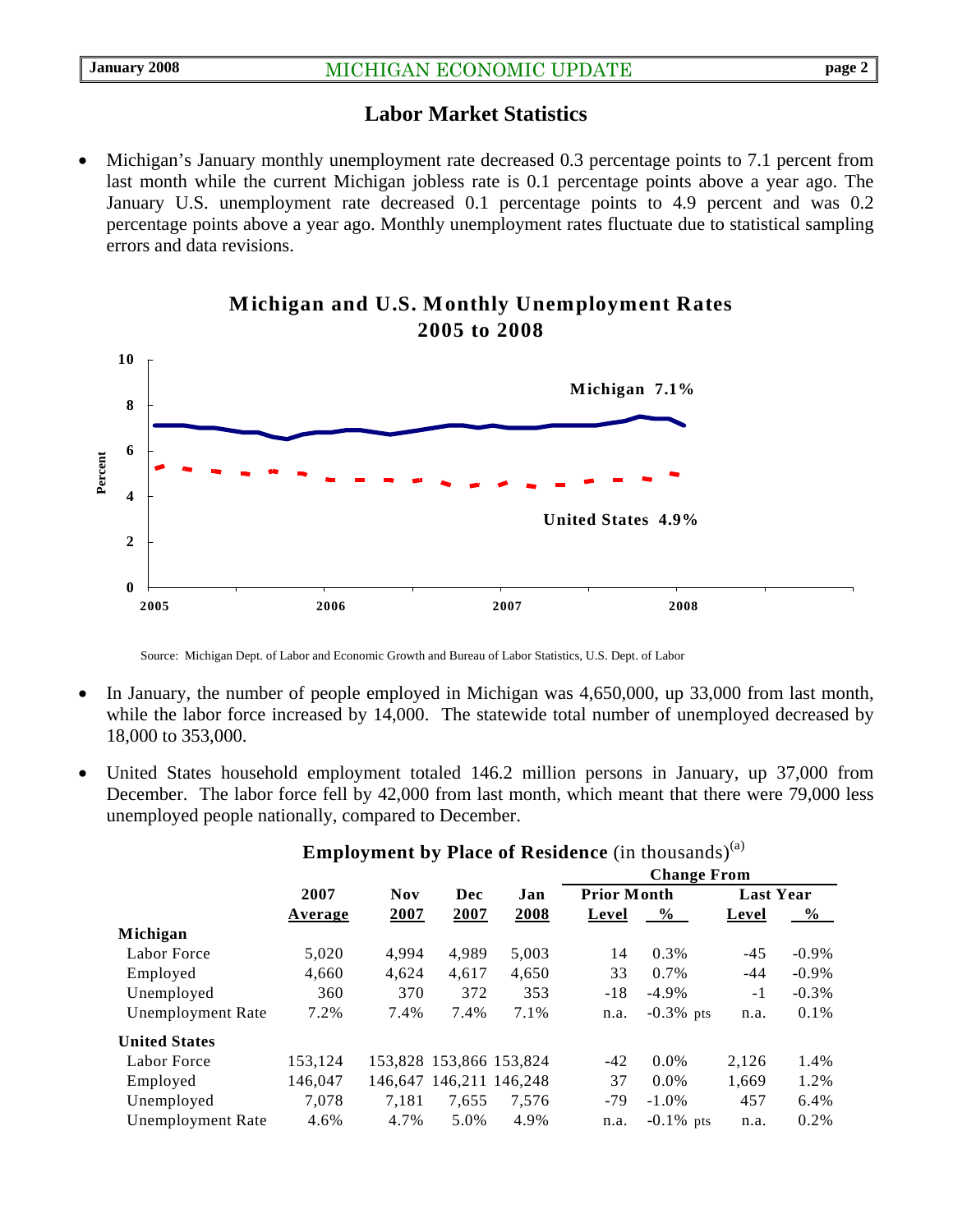#### **Employment by Place of Work**

• From January 2007 to January 2008, Michigan wage and salary employment decreased 58,000 (1.4) percent).State wage and salary employment increased 4,000 from December. Nationally, January 2008 wage and salary employment rose 994,000 (0.7 percent) from a year ago and was down 17,000 from last month.



#### **Wage and Salary Employment Growth January 2007 to January 2008**

- In the goods-producing sector, Michigan employment fell 5.0 percent from a year ago while private service-producing sector employment decreased 0.3 percent compared to last year. From a year ago, January national employment in the goods-producing sector fell 2.3 percent and increased 1.4 percent in the private service-producing sector.
- Manufacturing weekly hours increased sharply by 2.2 hours in Michigan compared to last year.

|                                  | <b>Michigan</b>        |             |             |                                 | <b>United States</b>   |             |             |                          |  |
|----------------------------------|------------------------|-------------|-------------|---------------------------------|------------------------|-------------|-------------|--------------------------|--|
|                                  | 2007<br><b>Average</b> | Jan<br>2007 | Jan<br>2008 | <b>Percent</b><br><b>Change</b> | 2007<br><b>Average</b> | Jan<br>2007 | Jan<br>2008 | Percent<br><b>Change</b> |  |
| Wage & Salary Employment         | 4,262                  | 4,289       | 4,231       | $-1.4%$                         | 137,623                | 137,108     | 138,102     | 0.7%                     |  |
| Goods Producing                  | 791                    | 807         | 767         | $-5.0\%$                        | 22,221                 | 22,447      | 21,937      | $-2.3%$                  |  |
| Manufacturing                    | 617                    | 626         | 596         | $-4.8%$                         | 13.884                 | 14,015      | 13,746      | $-1.9%$                  |  |
| <b>Private Service Producing</b> | 2,814                  | 2,822       | 2.814       | $-0.3\%$                        | 93.199                 | 92,558      | 93,877      | 1.4%                     |  |
| Trade, Trans. & Utilities        | 788                    | 794         | 788         | $-0.8%$                         | 26,608                 | 26.493      | 26,669      | 0.7%                     |  |
| Services                         | 1,750                  | 1,749       | 1,752       | 0.2%                            | 55,254                 | 54,688      | 55,938      | 2.3%                     |  |
| Local, State & Fed. Gov't        | 657                    | 659         | 651         | $-1.2%$                         | 22,203                 | 22,103      | 22,288      | 0.8%                     |  |
| Manufacturing Weekly Hours       | 42.5                   | 41.6        | 43.8        | $2.2$ hrs                       | 41.2                   | 40.9        | 41.1        | $0.2$ hrs                |  |

#### **Establishment Employment** (in thousands)<sup>(b)</sup>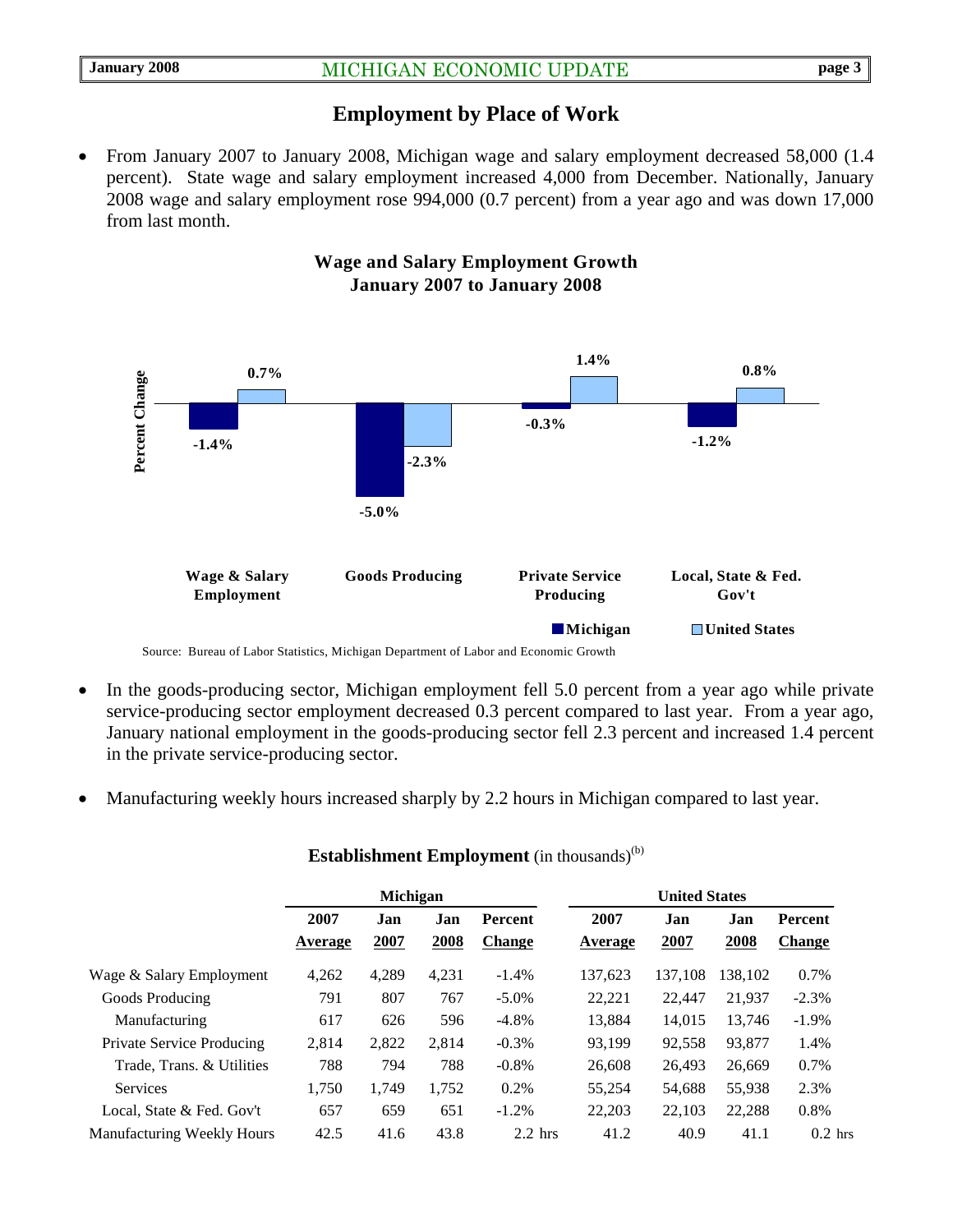#### **Motor Vehicle Industry Sales**

- At a 15.3 million unit annual rate, January 2008 light vehicle sales were down 5.6 percent compared to December and fell 8.0 percent compared to a year ago. Compared to a month ago, domestic light vehicle sales were down 5.4 percent and foreign light vehicle sales decreased 6.0 percent.
- Compared to a year ago, January 2008 domestic sales were down 7.4 percent while foreign sales declined 10.2 percent. As a result, the foreign share of U.S. vehicle sales decreased by 0.5 of a percentage point to 23.0 percent. Overall auto sales were down 5.3 percent; light truck sales declined 10.4 percent. Heavy truck sales were down sharply (-35.7 percent).
- January light vehicle inventories fell 4.6 percent from a year ago; days supply were unchanged.

#### **January 2008 Light Vehicle Sales Declined Sharply Compared to a Year Ago**



#### **Motor Vehicle Sales Statistics**

(Millions, unless otherwise specified)

|                                               | 2007           | <b>Nov</b>    | <b>Dec</b>    | Jan    | 3 Month        | <b>Change from</b><br>Year Ago |               |
|-----------------------------------------------|----------------|---------------|---------------|--------|----------------|--------------------------------|---------------|
| Motor Vehicle Sales <sup>(c)</sup>            | <u>Average</u> | 2007          | 2007          | 2008   | <b>Average</b> | Level                          | $\frac{0}{0}$ |
| Autos                                         | 7.6            | 8.0           | 7.9           | 7.3    | 7.7            | (0.4)                          | $-5.3%$       |
| Domestics                                     | 5.2            | 5.6           | 5.5           | 5.1    | 5.4            | (0.2)                          | $-3.2%$       |
| <b>Imports</b>                                | 2.4            | 2.4           | 2.3           | 2.2    | 2.3            | (0.2)                          | $-9.8%$       |
| <b>Import Share</b>                           | 31.2%          | 29.5%         | 29.6%         | 30.3%  | 29.8%          | $-1.5\%$ pts                   |               |
| <b>Light Trucks</b>                           | 8.5            | 8.2           | 8.3           | 8.0    | 8.2            | (0.9)                          | $-10.4%$      |
| Domestics                                     | 7.1            | 6.8           | 6.9           | 6.7    | 6.8            | (0.8)                          | $-10.3%$      |
| Imports                                       | 1.4            | 1.4           | 1.4           | 1.3    | 1.4            | (0.2)                          | $-10.9%$      |
| <b>Import Share</b>                           | 16.3%          | 17.2%         | 17.0%         | 16.4%  | 16.9%          | $-0.1\%$ pts                   |               |
| <b>Total Light Vehicles</b>                   | 16.1           | 16.1          | 16.2          | 15.3   | 15.9           | (1.3)                          | $-8.0\%$      |
| <b>Heavy Trucks</b>                           | 0.4            | 0.3           | 0.3           | 0.3    | 0.3            | (0.2)                          | $-35.7%$      |
| <b>Total Vehicles</b>                         | 16.5           | 16.5          | 16.5          | 15.6   | 16.2           | (1.5)                          | $-8.9\%$      |
| U.S. Light Vehicle Inventories <sup>(d)</sup> |                | <b>Nov-07</b> | <b>Dec-07</b> | Jan-08 | 3 Month        | Change                         |               |
| Total Car                                     | 1.372          | 1.405         | 1.310         | 1.380  | 1.365          | $-0.130$                       |               |
| Days Supply                                   | 56             | 62            | 54            | 69     | 62             | -5 days                        |               |
| <b>Total Truck</b>                            | 1.957          | 2.028         | 1.873         | 1.947  | 1.950          | $-0.030$                       |               |
| Days Supply                                   | 71             | 84            | 65            | 90     | 80             | 5 days                         |               |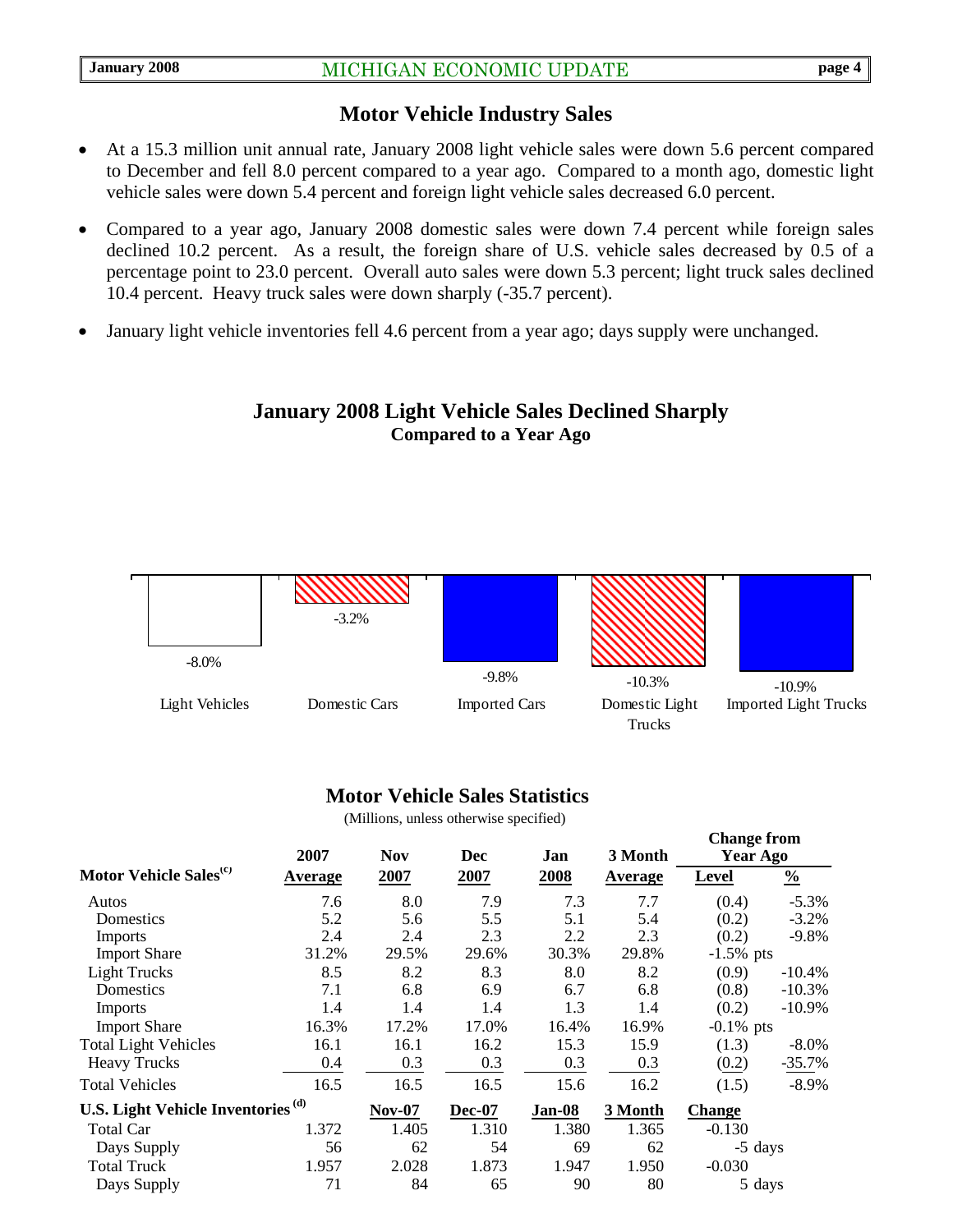### **Motor Vehicle Industry Production**

- At 171,566 units, January 2008 Michigan motor vehicle production rose 2.0 percent from a year ago, compared with a 1.8 percent decline nationally. As a result, Michigan's share of national production rose 0.8 percentage points to 20.1 percent.
- Compared with a year ago, state car production was up sharply (14.7 percent) while state truck production fell substantially (9.7 percent). Nationally, car production was down 1.5 percent while truck production decreased by 2.0 percent.
- Michigan's three-month average of vehicle production was up 2.4 percent from a year ago; national production fell 3.8 percent.

**Michigan Vehicle Production Up Slightly U.S. Vehicle Production Down Slightly (e,f)** 



### **Motor Vehicle Production Statistics**

| (Thousands, unless otherwise specified) |                |            |            |       |                |               | <b>Change from</b><br><b>Year Ago</b> |  |
|-----------------------------------------|----------------|------------|------------|-------|----------------|---------------|---------------------------------------|--|
|                                         | 2007           | <b>Nov</b> | <b>Dec</b> | Jan   | 3 Month        | for the Month |                                       |  |
| <b>U.S. Production</b> <sup>(e)</sup>   | <b>Average</b> | 2007       | 2007       | 2008  | <b>Average</b> | <b>Level</b>  | $\frac{0}{0}$                         |  |
| Autos                                   | 325.2          | 328.6      | 258.0      | 340.0 | 308.9          | (5.2)         | $-1.5%$                               |  |
| <b>Trucks</b>                           | 582.8          | 570.9      | 425.8      | 512.2 | 502.9          | (10.7)        | $-2.0\%$                              |  |
| Total                                   | 908.0          | 899.5      | 683.8      | 852.2 | 811.8          | (15.9)        | $-1.8%$                               |  |
| Michigan Production <sup>(f)</sup>      |                |            |            |       |                |               |                                       |  |
| Autos                                   | 84.1           | 88.4       | 69.7       | 92.5  | 83.5           | 11.9          | 14.7%                                 |  |
| Trucks                                  | 110.2          | 114.3      | 82.4       | 79.0  | 91.9           | (8.5)         | $-9.7\%$                              |  |
| Total                                   | 194.3          | 202.7      | 152.1      | 171.6 | 175.4          | 3.4           | 2.0%                                  |  |
| Michigan as % of U.S.                   | 21.4%          | 22.5%      | 22.2%      | 20.1% | 21.6%          | $0.8\%$ pts   |                                       |  |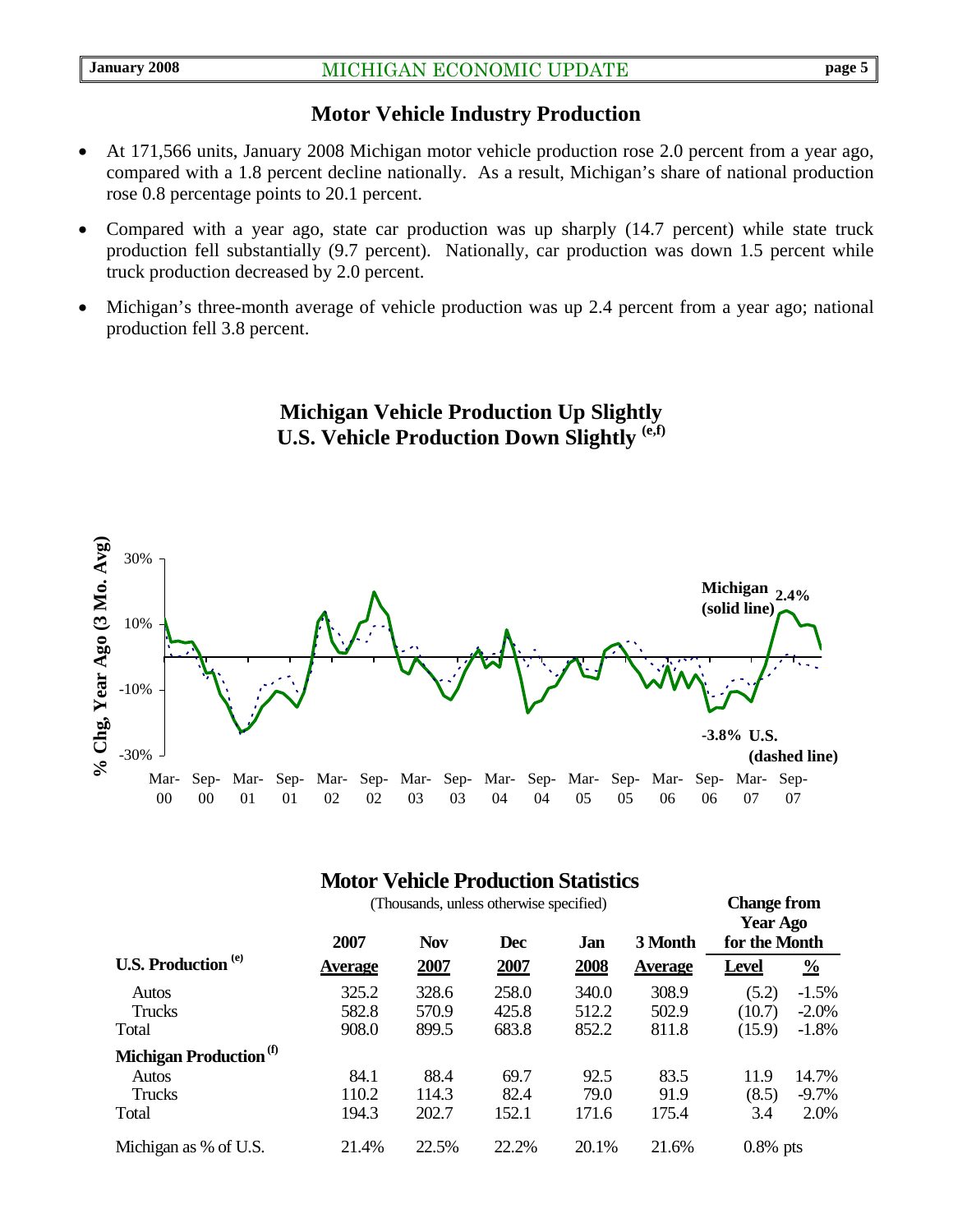# **Calendar Year 2007 Unemployment Rates Rose in Eleven Major Michigan Labor Market Areas**

(Not Seasonally Adjusted)

From calendar year (CY) 2006 to CY 2007, unemployment rates rose in 11 of Michigan's 17 major labor market areas. The median unemployment rate increase was 0.2 of a percentage point. The unemployment rate fell in four areas and remained unchanged in two areas.

Between CY 2006 and CY 2007, employment fell in 15 major labor market areas. The median employment decrease was 1.4 percent. Employment declined by more than 1.0 percent in 12 areas. Three areas saw employment declines exceeding 2.0 percent: Flint MSA, Monroe MSA and the Northeast Lower Peninsula. Fourteen areas saw a labor force decline with a median decline of 1.3 percent. Ten areas recorded a labor force decline exceeding 1.0 percent; two saw greater than a 2.0 percent decline.

The state's largest labor market area (Detroit-Warren-Livonia), along with the Northeast Lower Peninsula, recorded the greatest CY unemployment rate increase compared to 2006 with a 0.5 of a percentage point rate increase. Between CY 2006 and CY 2007, the unemployment rate rose in 57 Michigan counties, fell in 18 counties and remained unchanged in the remaining eight counties.

Between January 2007 and January 2008, the unemployment rate rose in eight major labor market areas with a median increase of 0.3 of a percentage point. Total employment decreased in 16 areas with a median decline of 1.7 percent; the labor force fell in 16 areas with a 1.5 percent median decline. Compared to January 2007, the unemployment rate rose in 44 counties, fell in 31 counties and remained unchanged in eight counties.

## Local Area Unemployment Rates<sup>(g)</sup>

|                               | CY                  | CY                  |
|-------------------------------|---------------------|---------------------|
| <b>Local Area</b>             | 2006<br><u>Rate</u> | 2007<br><u>Rate</u> |
| Michigan                      | 6.9%                | 7.2%                |
| Ann Arbor                     | 4.6%                | 4.8%                |
| <b>Battle Creek</b>           | 6.9%                | 6.9%                |
| <b>Bay City</b>               | 6.9%                | 6.7%                |
| Detroit-Warren-Livonia        | 7.2%                | 7.7%                |
| Flint                         | 8.1%                | 8.3%                |
| <b>Grand Rapids-Wyoming</b>   | 5.9%                | 5.9%                |
| <b>Holland-Grand Haven</b>    | 5.3%                | 5.6%                |
| Jackson                       | 7.2%                | 7.6%                |
| Kalamazoo-Portage             | 5.5%                | 5.6%                |
| Lansing-East Lansing          | 5.9%                | 5.8%                |
| Monroe                        | 6.5%                | 6.7%                |
| <b>Muskegon-Norton Shores</b> | 6.9%                | 7.1%                |
| Niles-Benton Harbor           | 7.0%                | 6.8%                |
| Saginaw-Saginaw Township      | 7.4%                | 7.1%                |
| <b>Upper Penisula</b>         | 7.2%                | 7.4%                |
| Northeast Lower Mich          | 9.1%                | 9.6%                |
| Northwest Lower Mich.         | 7.2%                | 7.6%                |

**Unemployment Rate Change CY 2006 – CY 2007 (g)**

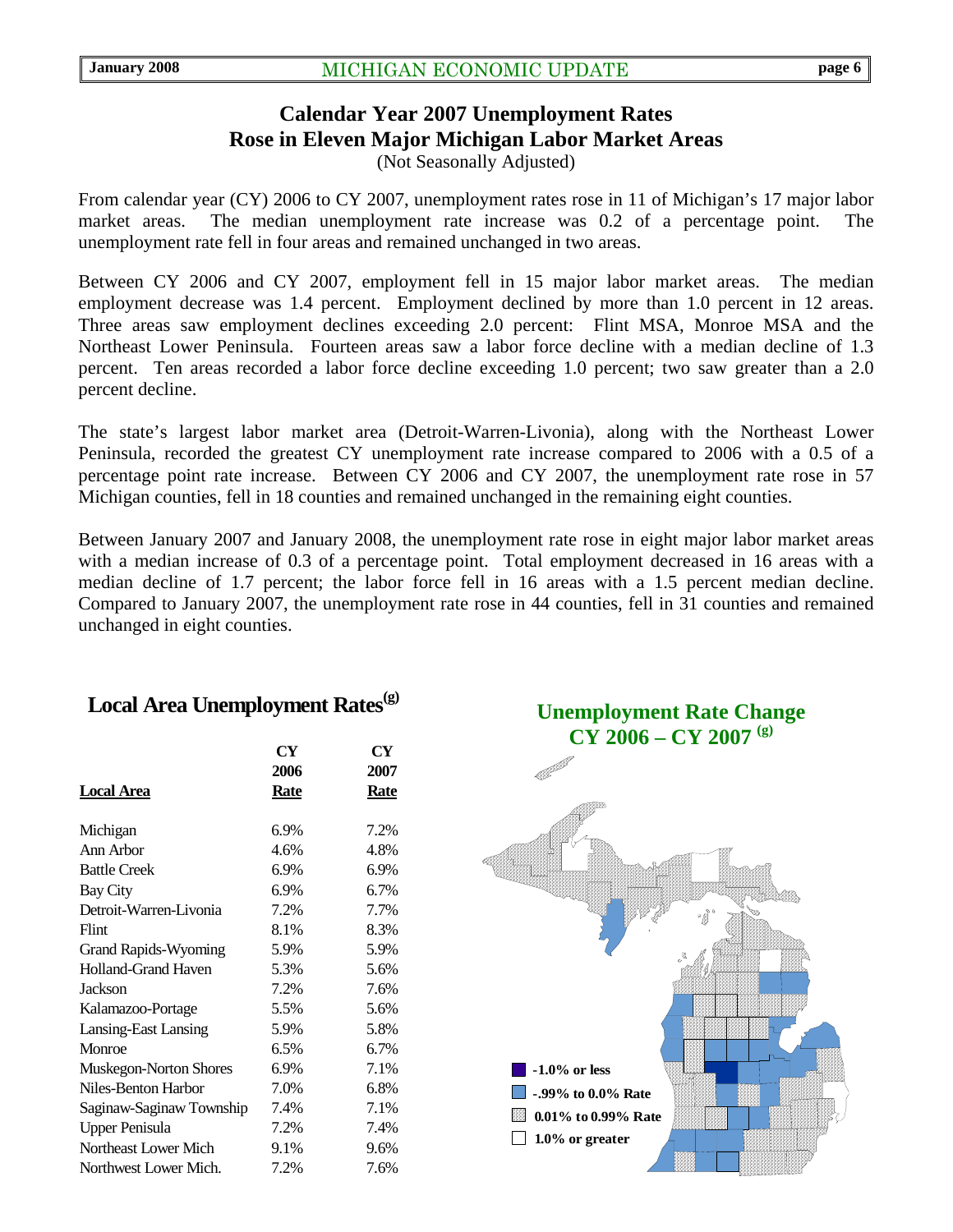# **U.S. Economic Conditions**

|                                                | $Oct-07$ | $Nov-07$                                    | Dec-07  | <b>Jan-08</b>                               | <b>Change from</b><br><b>Year Ago</b> |
|------------------------------------------------|----------|---------------------------------------------|---------|---------------------------------------------|---------------------------------------|
| <b>KEY ECONOMIC INDICATORS</b>                 |          |                                             |         |                                             |                                       |
| Consumer Sentiment <sup>(h)</sup>              | 80.9     | 76.1                                        | 75.5    | 78.4                                        | $-18.5$ points                        |
| ISM Manufacturing Index <sup>(i)</sup>         | 50.4     | 50.0                                        | 48.4    | 50.7                                        | 1.4 points                            |
| ISM Non Manufacturing Index <sup>(i)</sup>     | 55.5     | 54.6                                        | 54.4    | 41.9                                        | $-16.0$ points                        |
|                                                | 2007.1   | 2007.2                                      | 2007.3  | 2007.4                                      |                                       |
| Business Executives' Confidence <sup>(j)</sup> | 53.0     | 45.0                                        | 44.0    | 39.0                                        | $-11.0$ points                        |
| <b>INFLATION</b> <sup>(k)</sup>                |          |                                             |         |                                             | <b>Change from</b>                    |
| $1982 - 84 = 100$                              | Oct-07   | $Nov-07$                                    | Dec-07  | <b>Jan-08</b>                               | <b>Year Ago</b>                       |
| <b>U.S. Consumer Price Index</b>               | 208.9    | 210.2                                       | 210.0   | 211.1                                       | 4.3%                                  |
| Detroit CPI                                    | 201.8    | NA                                          | 200.2   | <b>NA</b>                                   | 1.9%                                  |
| <b>U.S. Producer Price Index</b>               | 168.6    | 171.3                                       | 170.6   | 171.9                                       | 7.4%                                  |
| <b>INTEREST RATES</b>                          |          |                                             |         |                                             |                                       |
| 90 Day T-Bill <sup>(l)</sup>                   | 3.97%    | 3.49%                                       | 3.08%   | 2.86%                                       | $-2.10\%$ points                      |
| Aaa Corporate Bonds <sup>(m)</sup>             | 5.66%    | 5.44%                                       | 5.49%   | 5.33%                                       | $-0.07\%$ points                      |
| <b>INDUSTRIAL PRODUCTION</b><br>(m)            | 111.8    | 112.3                                       | 112.4   | 112.5                                       | 2.5%                                  |
| <b>CAPACITY UTILIZATION</b> (m)                | 80.8%    | 81.1%                                       | 81.0%   | 81.0%                                       | $0.5\%$ points                        |
| <b>RETAIL SALES (n)</b>                        | \$380.3  | \$383.4                                     | \$380.7 | \$382.3                                     | 4.0%                                  |
| <b>HOUSING STARTS and SALES</b>                |          |                                             |         |                                             | % Change From                         |
| (Millions Annual Rate)                         | Oct-07   | $Nov-07$                                    | Dec-07  | Jan-08                                      | <b>Year Ago</b>                       |
| Housing Starts <sup>(o)</sup>                  | 1.274    | 1.178                                       | 1.000   | 1.071                                       | $-23.7%$                              |
| Existing Home Sales <sup>(p)</sup>             | 5.060    | 5.020                                       | 4.910   | 4.890                                       | $-23.4%$                              |
| <b>DURABLE GOODS ORDERS (q)</b>                | \$214.3  | \$215.2                                     | \$224.7 | \$214.2                                     | 4.5%                                  |
| PERSONAL INCOME <sup>(c)</sup>                 |          |                                             |         |                                             | % Change From                         |
| (Billions of Dollars)                          | 2007.1   | 2007.2                                      | 2007.3  | 2007.4                                      | <b>Year Ago</b>                       |
| Michigan                                       | \$350.3  | \$351.0                                     | \$354.9 | \$357.3                                     | 4.1%                                  |
| U.S.                                           |          |                                             |         | \$11,452.0 \$11,568.8 \$11,722.9 \$11,839.9 | 5.9%                                  |
| <b>GROSS DOMESTIC PRODUCT</b>                  |          |                                             |         |                                             | <b>Annualized % Chg</b>               |
| (Billions of Chained 2000                      | 2007.1   | 2007.2                                      | 2007.3  | 2007.4                                      | <b>From Last Qtr</b>                  |
| Dollars) <sup>(c)</sup>                        |          | \$11,412.6 \$11,520.1 \$11,658.9 \$11,677.1 |         |                                             | 0.6%                                  |